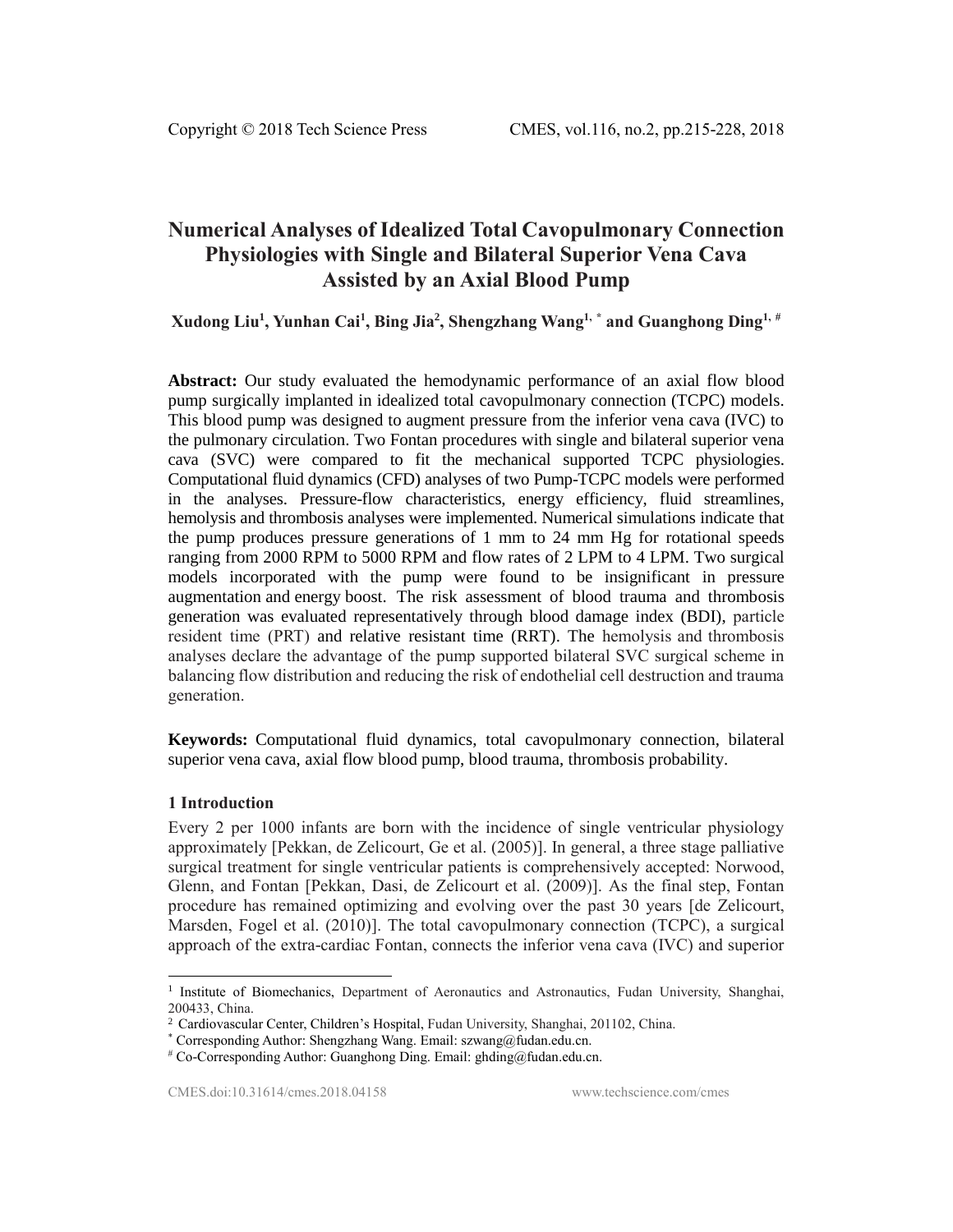vena cava (SVC) to the main pulmonary artery directly. The presence of a single or bilateral SVC is discussed in several studies, where the bilateral SVC has illustrate an advantage in flow distribution to the left pulmonary artery (LPA) and right pulmonary artery (RPA) [Calvaruso, Rubino, Ocello et al. (2008)]. Through this surgery, a univentricular anatomy is created, which leads to an increased workload on the systemic circulation. About 40% Fontan patients developed premature heart failure, with a 5-year mortality rate of 50% [Throckmorton, Lopez-Isaza and Moskowitz (2013)]. Research recommends that the surgical anatomy in conjunction with mechanical support, especially an axial blood pump located in IVC can improve Fontan hemodynamics and patient mortality [Sundareswaran, Pekkan, Dasi et al. (2008)]. To meet these clinical requirements, our group designed a magnetically levitated axial flow blood pump based on the prototypes of systemic VADs from Throckmorton et al. [Throckmorton, Lim, McCulloch et al. (2005)] and the existing product of Jarvik 2000 (Jarvik Heart Inc., New York, NY, USA) to support the TCPC physiology. A protective housing, an inducer, impeller blades, diffuse and straighten region constituted this intravascular axial blood pump. The optimized design aimed at providing a suitable pressure augmentation of blood flow from the IVC to the pulmonary arteries. Simultaneously, the enhanced cardiovascular hemodynamics would be achieved for the improved systemic pressure, increased ventricular filling and augmented cardiac output. The blood pump was expected to serve as a long-term alternative for a bridge to transplant, recovery, and surgical reconstruction.

We constructed a numerical model of the idealized TCPC and incorporated the blood pump into the IVC to evaluate the interactive hemodynamics between the pump and TCPC physiology. The idealized geometry of the TCPC with a 2-diameter offset is provided as the acquirement of the balance between low velocity region and energy efficiency [Marsden, Vignon-Clementel, Chan et al. (2007)]. To verify hemodynamic ascendency of the TCPC physiology supported by the pump with different SVC anatomies, the following two models were analyzed: (i) The pump incorporated an idealized TCPC with a single SVC; (ii) The pump incorporated an idealized TCPC with bilateral SVC (Left SVC and Right SVC).

The CFD analyses included the generation of pressure-flow characteristics, energy assessment, fluid streamlines, hemolysis risk and thrombosis possibility. We also examined hemodynamic performance conditions having pump rotating speeds ranging from 2000 RPM to 6000 RPM, flow rates ranging from 2 L/min to 4 L/min and a uniformed pulmonary arterial pressure depended upon the model under evaluation. This study provides a new phase in the SVC anatomy selection for Fontan physiologies with mechanical supports.

## **2 Methodology**

#### *2.1 Design of the pump*

This intravascular axial flow pump is designed for surgical implanting to the IVC. The housing protects the vessel wall from both rotating component and frozen regions. The frozen four blades each of the inducer, diffuser and straightener are separately designed to induce the blood inflow, converse kinetic energy into pressure rise and straighten the outflow. The rotational impeller region with three blades imparts kinetic energy to the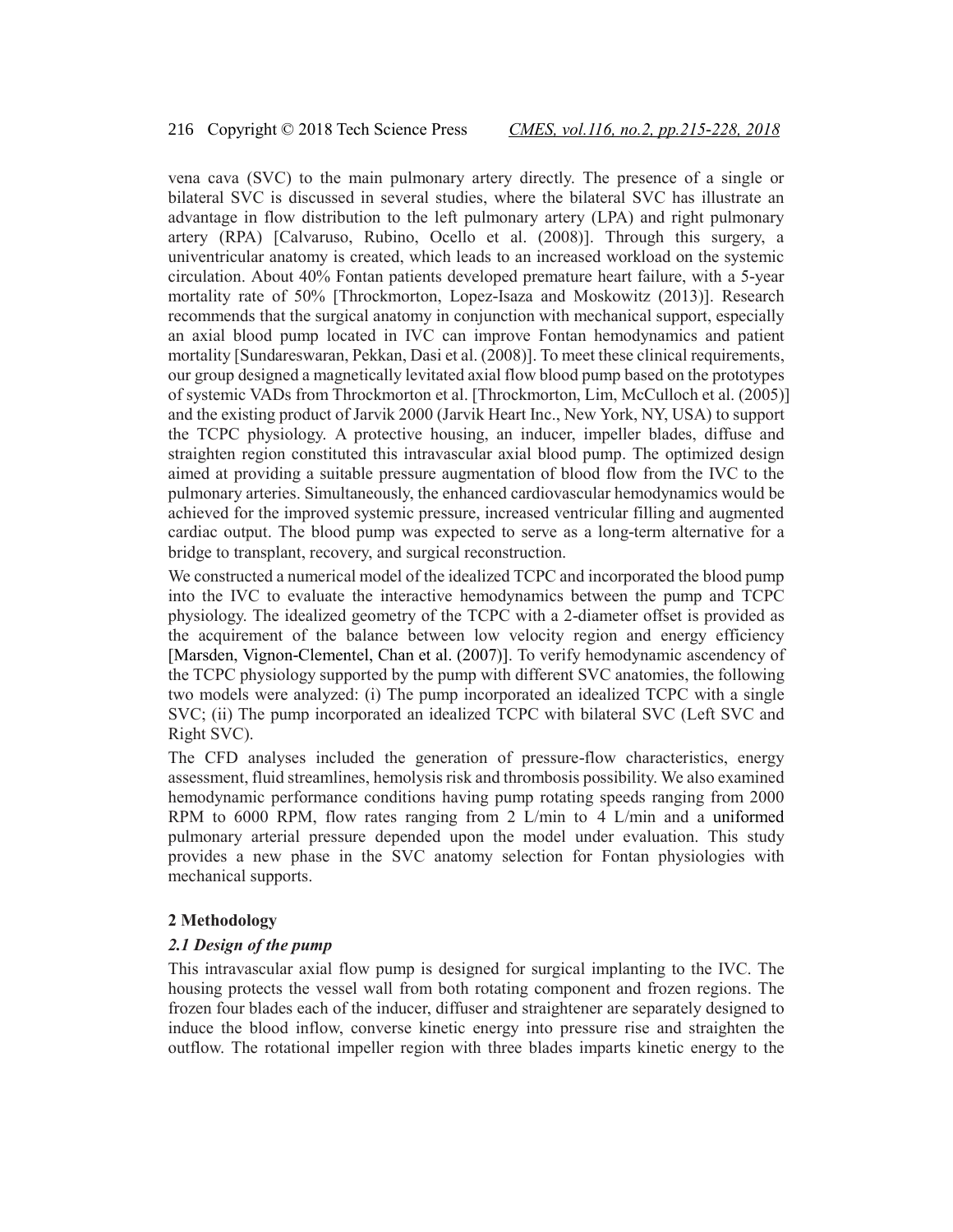

blood. The conceptual design of our axial flow blood pump is exhibited in Fig. 1.

**Figure 1:** Axial flow blood pump designed for cavopulmonary assistance. This pump consists of a protective housing, an inducer, impeller blades, diffuse and straighten region

## *2.2 Computational fluid dynamics*

We utilized CAD software SolidWorks (SolidWorks Corporation, Concord, MA, USA), to create the pump and idealized TCPC geometries. CFX, the commercial CFD software (ANSYS Incorporated, Canonsburg, PA, USA) is applied to simulate hemodynamic of the TCPC models incorporated with the intravascular blood pump. Fig. 2 illustrates the assembled method of Pump-TCPC considered for this study. The diameters of LPA, RPA and IVC were set 9.5 mm, of which RSVC and LSVC were 8.14 mm and 6.74 mm in the idealized physiologies. ICEM, an ANSYS mesh generation software, was used to build the structure hexahedral grid of the blood pump and the tetrahedral triangular prism element-based mesh for the TCPC analyses. The generation of the 5 layers prism grids has been demonstrated to measure the pressure-flow characteristics at the near-wall regions accurately [de Zelicourt, Marsden, Fogel et al. (2010)]. Tab. 1 describes the computational grid densities of the single pump and the assemblies. For grid quality assurance, the density and convergence of pump and TCPC models were evaluated. A maximal convergence criterion of  $1\times10^{-4}$  was applied for each simulation [Bazilevs, Hsu, Benson et al. (2009)]. After the mesh generation, the second-order accurate fluid solver of ANSYS-CFX with Reynolds-Averaged Navier-Stokes (RANS) method followed up in the numerical simulations to solve the equations for the conservation of mass and momentum. The

standard *k*-ε turbulence model has been implemented in these simulations, as which is successfully applicable in a variety of different flow situations, especially in the optimize design of VADs by several researchers [Pekkan, Frakes, de Zelicourt et al. (2005); Throckmorton, Patel-Raman, Fox et al. (2016)].

**Table 1:** Element counts of the numerical models

| Models                                  | Element counts |
|-----------------------------------------|----------------|
| The axial flow blood pump               | 1 383 585      |
| Pump, idealized TCPC with a single SVC  | 2 086 772      |
| Pump, idealized TCPC with bilateral SVC | 2 102 815      |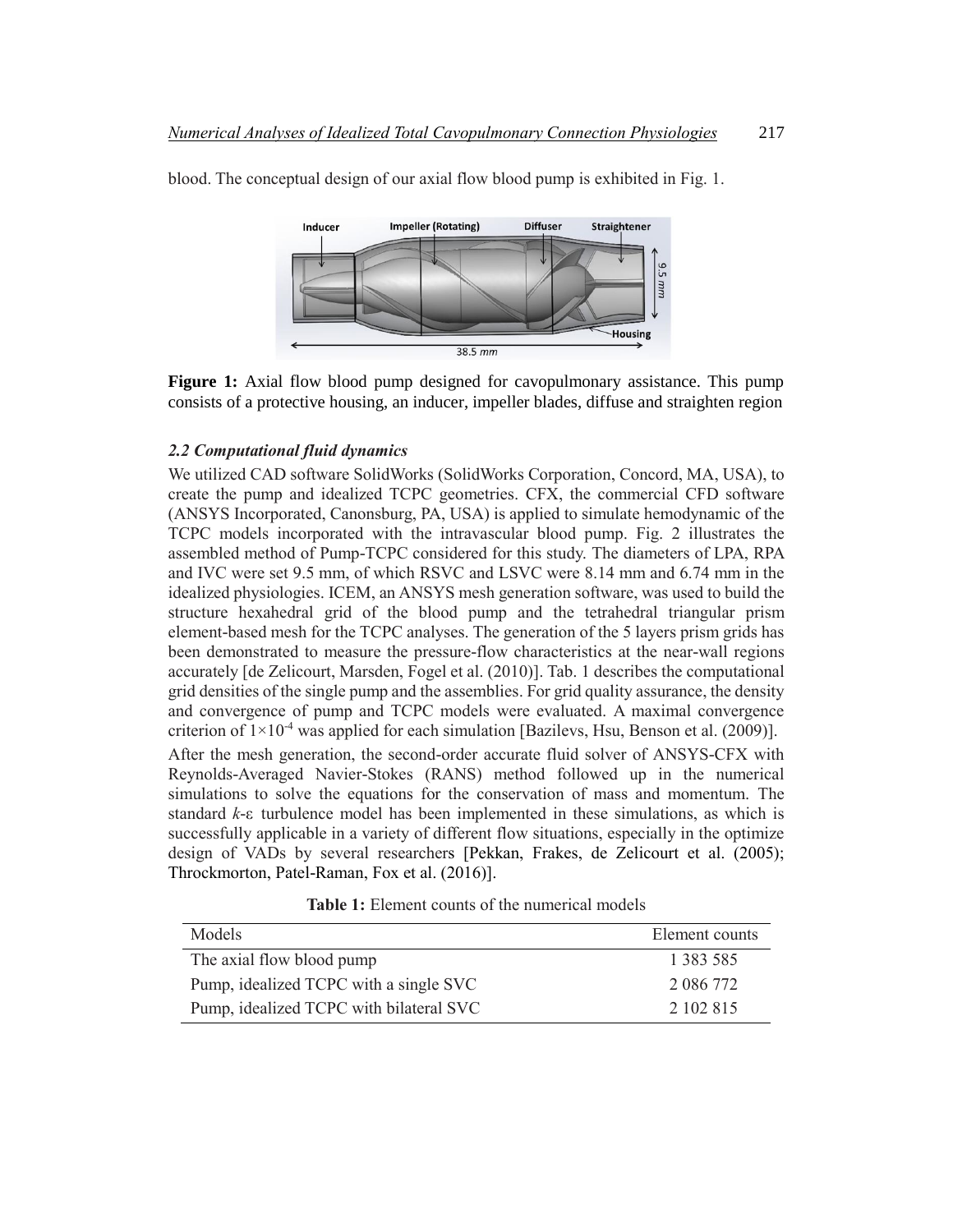

**Figure 2:** The structure of two TCPC models with single and bilateral SVC incorporated with the blood pump implanted in the inferior vena cava (IVC)

#### *2.3 Boundary conditions*

Steady analyses were utilized in the blood flow through the pump and TCPCs with constant boundary conditions for these numerical simulations. To guarantee the fluid velocity values along the TCPC wall would equal zero, the smooth and no-slip boundary condition was assigned. This boundary condition was also applied to the out protective housing of the pump. All the housing and blades of the pump, as well as the vessel walls of TCPC were modeled as rigid. According to the original orientation of the blades, the impeller domain of the pump was designated as a counterclockwise rotating region, while other domains were stationary. The frozen rotor interfaces coupled the impeller domain with other parts through the general grid interface (GGI) method [Riemer, Amir, Reichenbach et al. (2005)]. Five cardiac output (CO) mass inflow rates (2 LPM, 2.5 LPM, 3 LPM, 3.5 LPM, 4 LPM) and five rotating speeds of impeller blades (2000 RPM, 3000 RPM, 4000 RPM, 5000 RPM, 6000 RPM) were specified for each simulation. The inlet flow distribution between SVC and IVC was 45% to 55%, while LSVC and RSVC was 40% to 60%, provided by several studies in Fontan hemodynamics [Soerensen, Pekkan, de Zelicourt et al. (2007)]. The whole blood density, dynamic viscosity and specific heat capacity were set constant as 1060 kg/m<sup>3</sup>, 0.0035 Pa∙s and 3.594 kJ/kg/K, respectively [Ou, Huang, Yuen et al. (2016)]. Opening boundary conditions were specified in LPA and RPA to capture any possible irregular flow at the outflow. Considered the pressure augmentation of the pump, the boundary conditions of LPA and RPA, were defined to be a uniformed static pressures to avoid IVC collapse [Throckmorton, Lopez-Isaza, Downs et al. (2013)].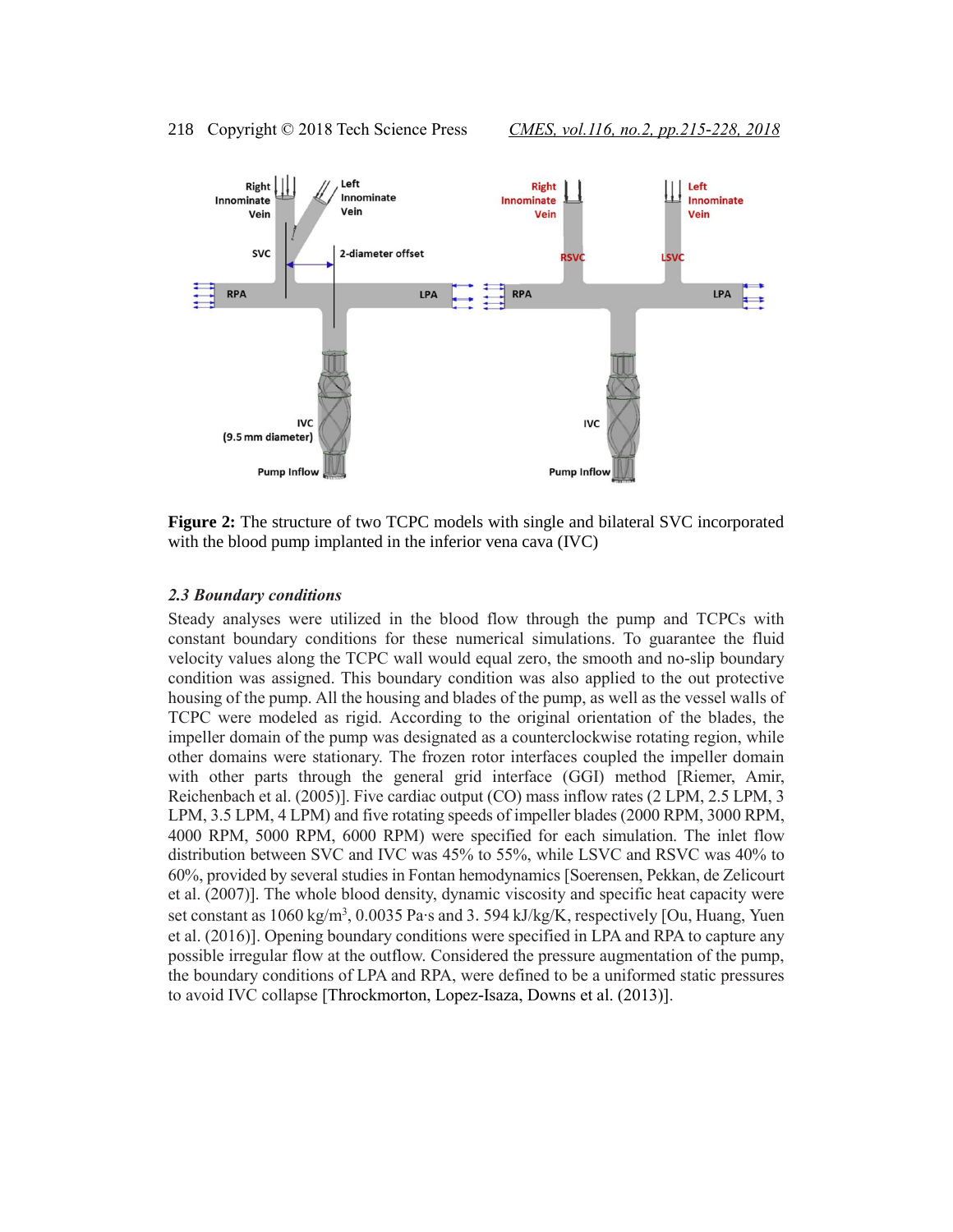#### *2.4 Energy assessment*

The energy boost function of the pump incorporated with TCPC has been estimated by several previous research [Sun, Wan, Liu et al. (2009)]. The energy efficiency of these two Pump-TCPC models with the single or bilateral SVC under different work conditions of the pump was appraised. We calculated the energy gain through the CO ranging from 2 LPM to 4 LPM and the rotating speeds from 2000 RPM to 6000 RPM [Qian, Liu, Itatani et al. (2010)], in accordance with the following equation:

$$
E_{gain} = \sum (P_{total\_out})Q_{outlet} - \sum (P_{total\_in})Q_{inlet}
$$
\n(1)

Where

$$
P_{total} = \bar{P}_{static} + \frac{1}{2}\rho \overline{u_i u_i} \tag{2}
$$

In the above equations,  $\rho$  is the fluid density,  $u_i$  represents the components of the velocity vector, *Pstatic* corresponds to the static pressure and *Ptotal* symbolizes the total pressure including both the static pressure and the kinetic energy components, *inlet* and *outlet* represents the entrance and exit surfaces of the Pump-TCPC models, and *Q<sup>i</sup>* is the flow rate of them.

## *2.5 Hemolysis and Thrombosis Analysis*

High rotating speeds of the impeller blades would induce unacceptable shear stress to increase the risk of blood cell damage. Considered the potential of hemolysis and thrombosis, a blood damage analysis was performed in these simulations. Depended on the development path of several blood pumps [Throckmorton, Ballman, Myers et al. (2008)], we choose a dimensionless blood damage index (BDI, *D*), which was widely utilized in the optimizing of pumps, to describe the possibility of blood trauma, according to the equation below:

$$
D = \sum_{inlet}^{outlet} 1.8 \times 10^{-6} \cdot \sigma^{1.991} \cdot \Delta t^{0.765}
$$
 (3)

Where  $\Delta t$  corresponds to the stress exposure time, while the scalar stress ( $\sigma$ ) is calculated by Bludszuweit's stress formula:

$$
\sigma = \left(\frac{1}{6}\sum(\sigma_{ii} - \sigma_{jj})^2 + \sum \sigma_{ij}^2\right)^{\frac{1}{2}}
$$
\n(4)

We tracked the stress history and exposure time of the fluid through particle streamlines in the analyses. A maximum blood damage index of 2% for particle resident time (PRT) of 0.6 s has been accepted as a design criterion along the development of axial flow VADs [Throckmorton, Lopez-Isaza, Moskowitz (2013)].

Another criterion of thrombosis was analyses to the region of TCPC physiology. The relative resident time (RRT) was defined to quantify the state of disturbed flow, as was reasoned by Xiang et al. [Xiang, Natarajan, Tremmel et al. (2011)] relating to the probability of endothelial cell destruction and trauma generation on the vessel wall. The equation followed up:

$$
RRT = \frac{1}{(1 - 2 \times OSI) \times TAWSS}
$$
 (5)

Where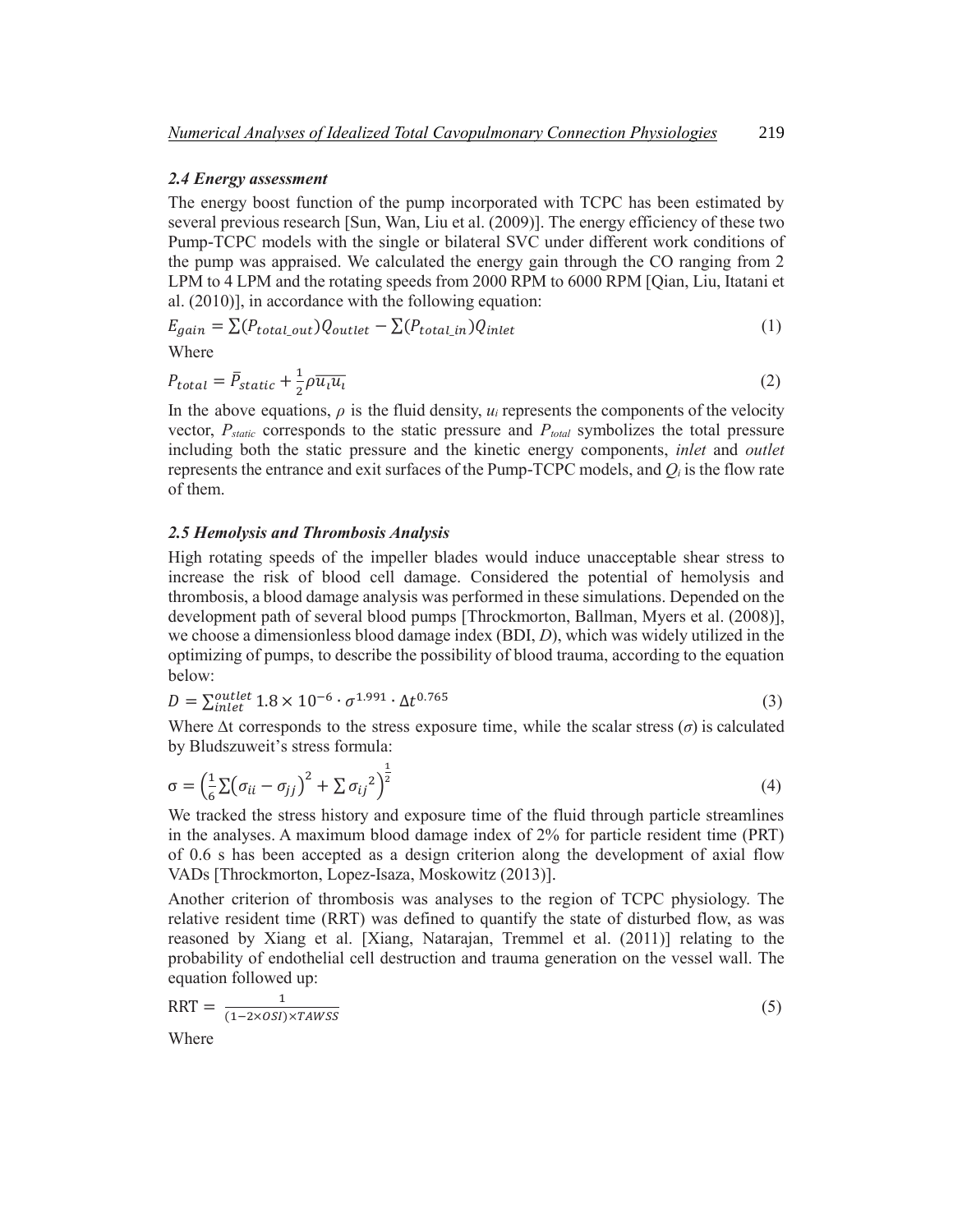$$
\text{TAWSS} = \frac{1}{T} \int_0^T |wss_i| \, dt \tag{6}
$$

$$
OSI = \frac{1}{2} \left\{ 1 - \frac{| \int_0^T w s s_i dt |}{\int_0^T |w s s_i| dt} \right\}
$$
 (7)

In these three formulas, *wss<sup>i</sup>* corresponds to the instantaneous tangential frictional stress vector of the vessel wall caused by the blood flow and *T* symbolizes the duration of the rotary cycles. The calculated time-averaged wall shear stress (TAWSS) and oscillatory shear index (OSI), which represented the time integral WSS averaged by the rotary cycles, and the disturbance of it, respectively. We configured 3 transient simulation cases of different rotating speeds (2000 LPM, 4000 LPM and 6000 RPM) for each Pump-TCPC model with the total time of 2 rotary cycles and a time step of 0.25 rotary cycles to calculate the dimensionless RRT.

#### **3 Results**

Two independent models were created by assembling the pump to TCPC with single SVC and bilateral SVC. About 50 cases were calculated in these studies with the average Reynolds number of the Pump-TCPC models ranging from 1500 to 4000. Tab. 2 illustrates the pressure augmentation through the pump combined to two TCPC models under two rotating speeds with the inflow rate ranging from 2 L/min to 4 L/min. The deviations of pressure rise between single and bilateral SVC models were not significant, especially for the higher rotational cases. The relationship between inflow rate and pressure augmentation caused by the pump rotary under low or high speeds was revealed in Fig. 3. The axial flow blood pump produced pressure generations of 1 to 36 mm Hg for rotational speeds ranging from 2000 RPM to 6000 RPM under the cardiac output of 2 L/min to 4 L/min. Fig. 3A displays the expected pressure rise across the pump increasing with higher rotational speeds. From this perspective, the impact of flow rate on the pressure rise was not obvious. Fig. 3B was introduced to the influence of flow rate on the pressure rise across the pump, combined with Tab. 2. The increasing cardiac output lead to the decreasing pressure rise at a given rotational speed, as which would theoretically be verified. In accordance with the lump parameter method, the pump, considered as a generator, produced stable power at a fixed rotating speed. Increased flow rate through the pump would inevitably lead to reduced pressure rise.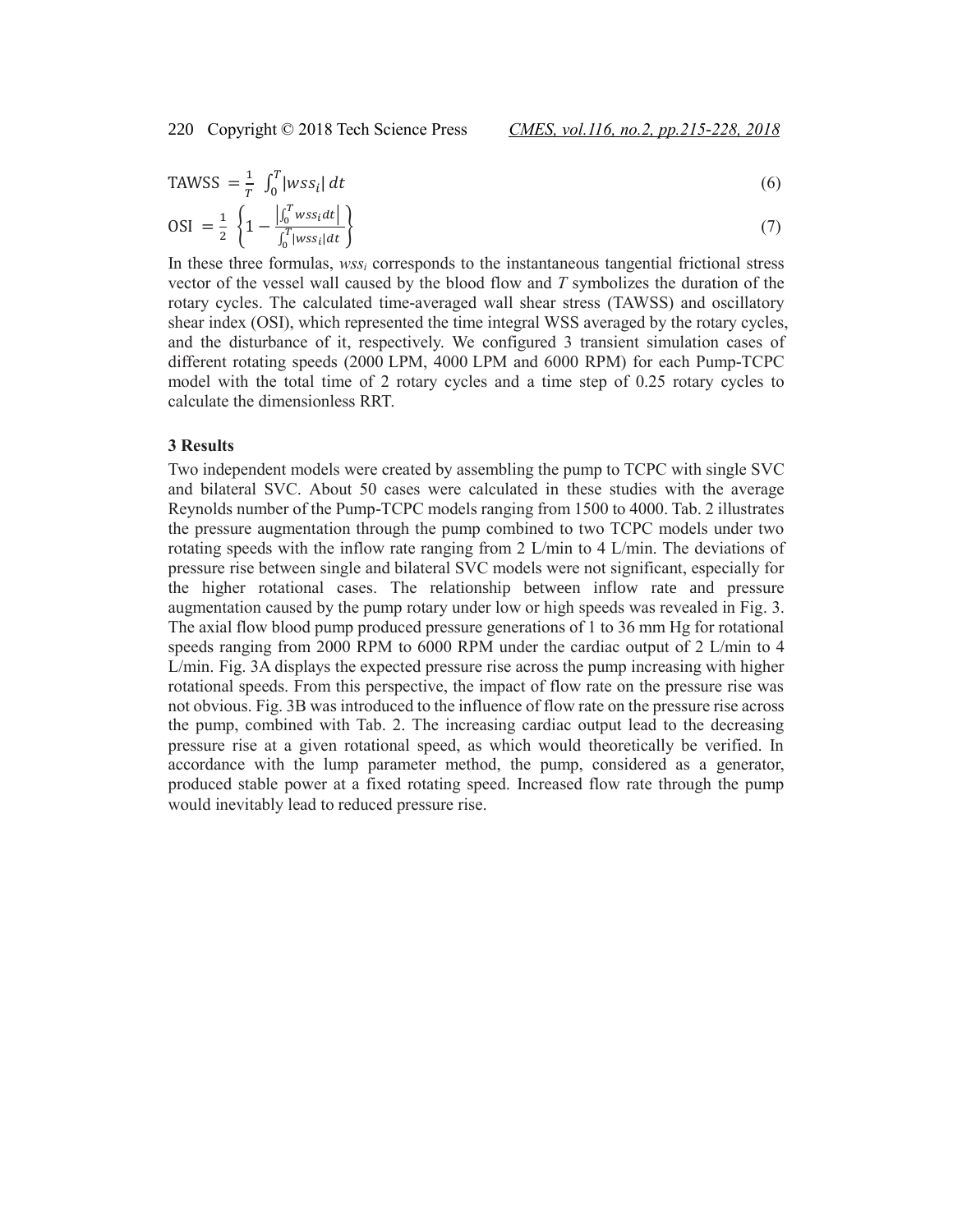

**Figure 3:** CFD results of the hydraulic characteristics of the blood pump. Flow rates of 2 L/min to 4 L/min were simulated for rotational speeds of 2000 RPM to 6000 RPM. (A) Rotating speed *vs.* pressure rise. (B) Flow rate *vs.* pressure rise

**Table 2:** Compare of the Pump-TCPC models with single and bilateral SVCs under the rotating speeds of 3000 RPM and 5000 RPM

|                   | 3000 RPM              |        |           |                   |        |           | 5000 RPM              |               |           |                     |        |           |
|-------------------|-----------------------|--------|-----------|-------------------|--------|-----------|-----------------------|---------------|-----------|---------------------|--------|-----------|
| Cases             | Pressure rise (mm Hg) |        |           | Energy gain (m W) |        |           | Pressure rise (mm Hg) |               |           | Energy gain $(m W)$ |        |           |
|                   | Si-SVC                | Bi-SVC | Deviation | Si-SVC            | Bi-SVC | Deviation | Si-SVC                | <b>Bi-SVC</b> | Deviation | Si-SVC              | Bi-SVC | Deviation |
| 2.0<br><b>LPM</b> | 8.29                  | 8.29   | $0.00\%$  | 19.14             | 19.34  | 1.06%     | 24.52                 | 24.52         | $0.00\%$  | 58.68               | 58.88  | 0.33%     |
| 2.5<br><b>LPM</b> | 8.08                  | 8.08   | 0.09%     | 22.75             | 23.13  | 1.68%     | 24.04                 | 24.04         | $0.00\%$  | 71.46               | 71.80  | 0.48%     |
| 3.0<br><b>LPM</b> | 7.58                  | 7.60   | 0.19%     | 24.78             | 25.34  | 2.28%     | 23.61                 | 23.61         | $0.00\%$  | 83.52               | 84.07  | 0.66%     |
| 3.5<br><b>LPM</b> | 6.93                  | 6.96   | 0.41%     | 25.10             | 25.98  | 3.48%     | 23.30                 | 23.30         | $0.00\%$  | 94.87               | 95.71  | 0.88%     |
| 4.0<br><b>LPM</b> | 6.06                  | 6.09   | 0.43%     | 23.19             | 24.40  | 5.25%     | 23.11                 | 23.11         | $0.00\%$  | 106.30              | 107.53 | 1.16%     |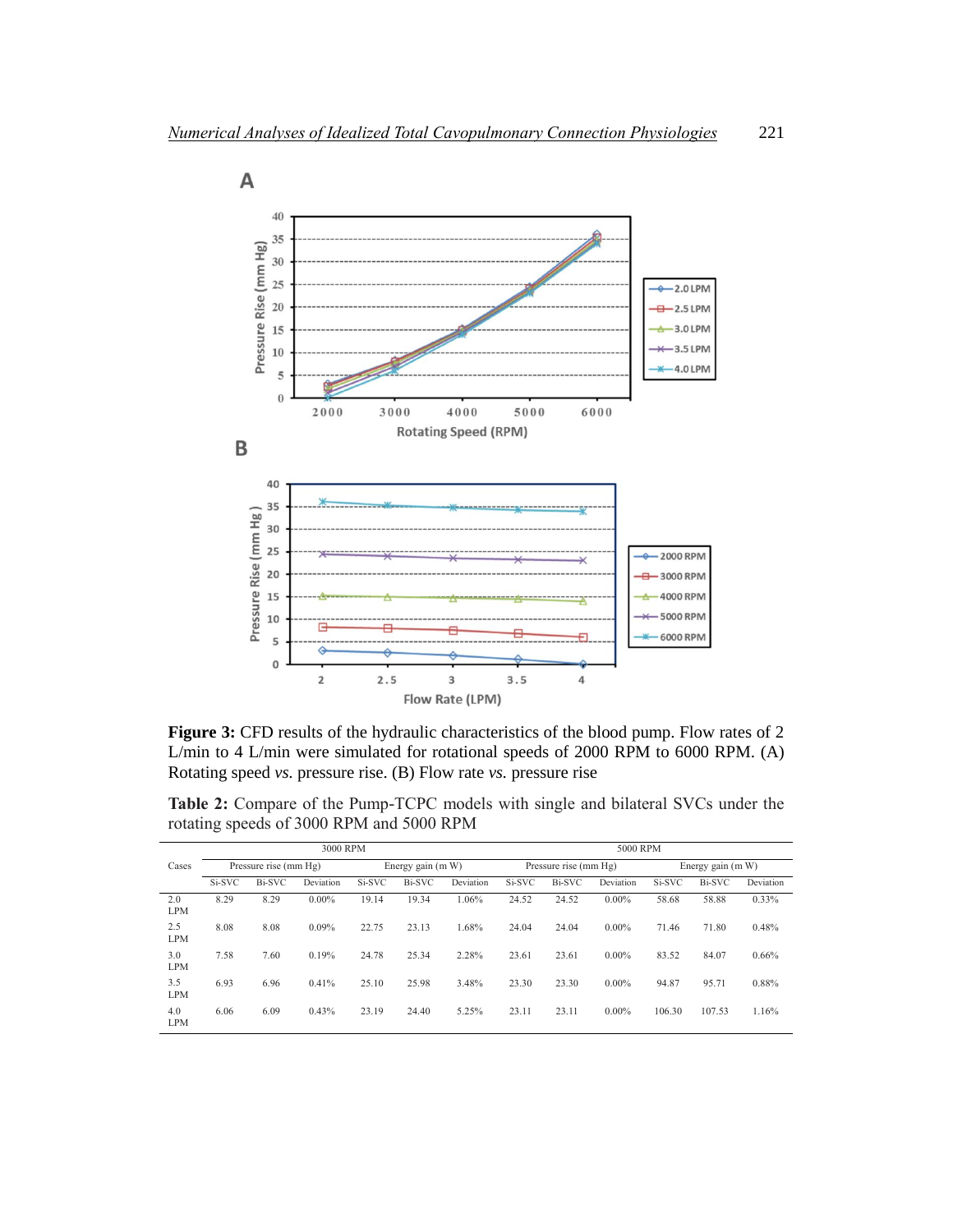We also calculated the hydraulic energy of the TCPC with single and bilateral SVC supported by a blood pump in the IVC. Tab. 2 shows the compare in energy gain for the Pump-TCPC models at rotating speeds of 3000 RPM and 5000 RPM. The advantage of bilateral model was more noticeable for increasing inflow rate at lower rotating speed, as the deviation of energy gain enlarged positively. Owing to the resulting superiority of SVC diversion in energy boost, we chose the bilateral model to reveal the interrelation between the flow rate, the rotating speed and the energy boost. Fig. 4 indicates the energy gain of the Pump-TCPC model with bilateral SVC. Generally, the increased energy boost through the whole TCPC region associated with the increasing flow rate at higher rotating speeds. For lower rotating speeds, increasing flow rate enhanced energy gain on lower inflow rate. In contrast, higher inflow rates caused a sharp decrease in the energy improvement of the TCPC physiology.



**Figure 4:** Energy gain due to mechanical assistance of TCPC with bilateral SVC. Flow rates of 2 L/min to 4 L/min were simulated for rotational speeds of 2000 RPM to 6000 RPM

Fig. 5 displays the fluid streamlines in the TCPC with single and bilateral SVC supported by the pump. The results correspond to the operating conditions of cardiac output of 3 LPM and a rotational speed of 4000 RPM. In the single SVC model, stream from SVC was driven directly into the RPA, while about 77 percent of blood flow pumped from IVC shunted to the LPA with a small amount (23%) to the RPA. Conversely, the bilateral model routed stream from LSVC and RSVC to the LPA and RPA, separately. The inferior flow was distributed to the right and left lungs in a suitable proportion (42% *vs.* 58%), consistent with the outcome of traditional Fontan research [Marsden, Vignon-Clementel, Chan et al. (2007)].

Blood damage analyses for each Pump-TCPC model with single or bilateral SVC were implemented under the cardiac output of 3 LPM. Three cases for each model were deployed with the rotating speeds of 2000 RPM, 4000 RPM and 6000 RPM represented to the lower, medium and higher working conditions of the pump, respectively. Tab. 3 lists the compare of the two models in blood trauma risk. The numerical outcomes met the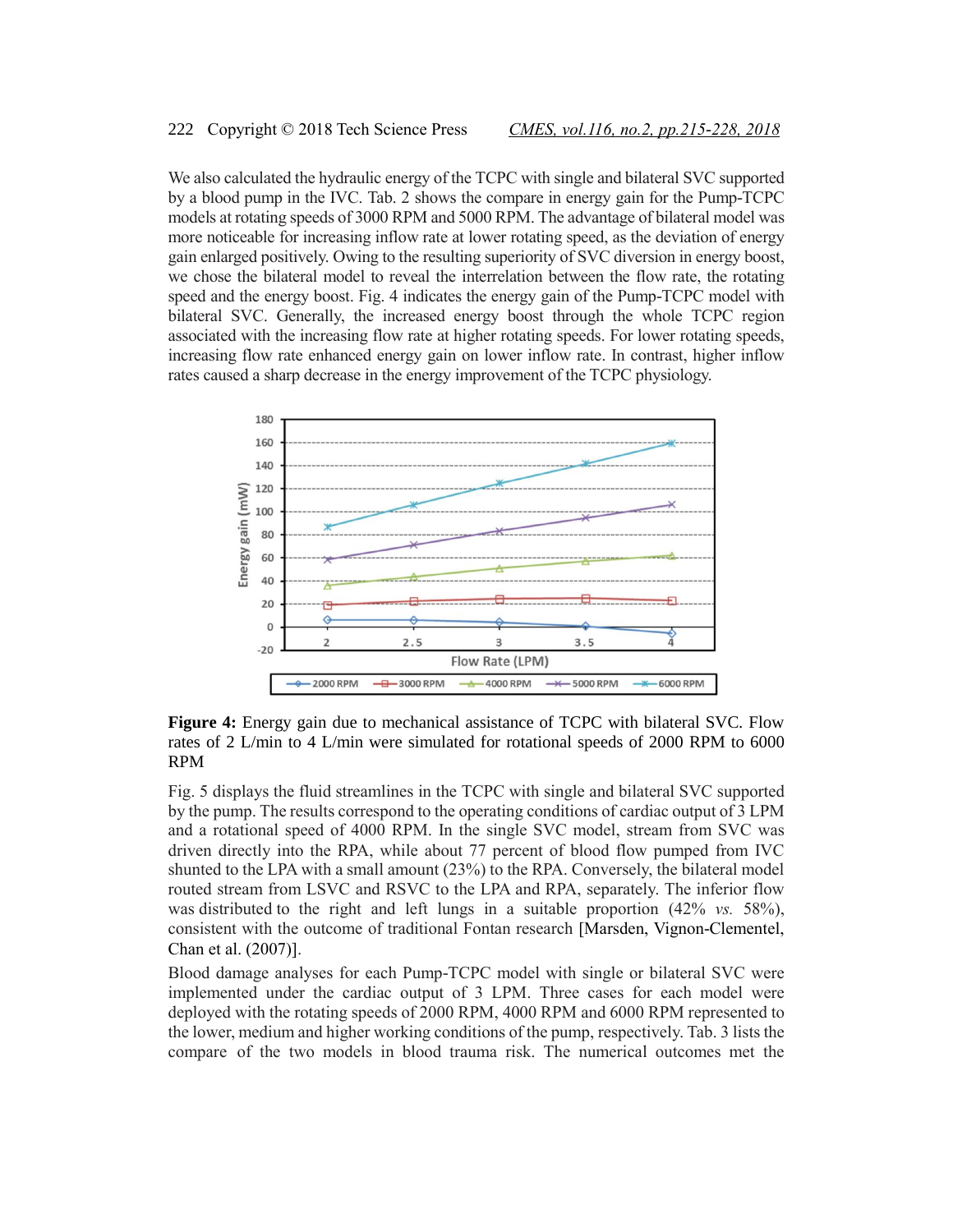requirements for avoiding blood damage criterion (BDI<2%, PRT<0.6 s), practically. The single SVC model performed poorly at high rotating speed, as the maximum BDI 1.94% closed to the supreme and maximum PRT 0.66 s exceeded the warning line. Conversely, the bilateral model fulfilled the requirements at a wide range of rotating speeds. In light of the compare above, we released 300 particles at the inferior boundary for each bilateral case.



**Figure 5:** The compare of fluid streamlines in the Pump-TCPC models with single and bilateral SCV, under flow rate of 3 LPM and rotating speed of 4000 RPM

**Table 3:** Blood damage analyses of two Pump-TCPC models under the cardiac output of 3 LPM

|          |      | Main BDI $(\%)$ |      | Maximum $BDI(\% )$ |      | Main PRT (s)  | Maximum PRT (s) |               |  |
|----------|------|-----------------|------|--------------------|------|---------------|-----------------|---------------|--|
| Cases    |      | Si-SVC Bi-SVC   |      | Si-SVC Bi-SVC      |      | Si-SVC Bi-SVC |                 | Si-SVC Bi-SVC |  |
| 2000 RPM | 0.07 | 0.07            | 0.23 | 0.21               | 0.25 | 0.25          | 0.49            | 0.51          |  |
| 4000 RPM | 0.22 | 0.22            | 1 23 | 143                | 0.16 | 0.17          | 0.56            | 0.43          |  |
| 6000 RPM | 0.41 | 0.40            | 194  | 1.68               | 0.13 | 0.13          | 0.66            | 0.48          |  |

Fig. 6 combined with the details from Tab. 3, demonstrates the particle distributions of blood damage indices of the bilateral SVC model. Fig. 6A shows a lowest probability of trauma above 3 cases at a rotating speed of 2 000 RPM, as the damage index remains less than 0.12% for 283 particles (94.4%). Fig. 6B illustrates a concentrated distribution on the low value of *D* under the medium rotating speed, while 276 particles (92.0%) have a blood damage index less than 0.4%. Fig. 6C displays that damage index remained a supreme of 0.8% for 280 of 300 particles (93.4%) at a higher rotating speed of the pump.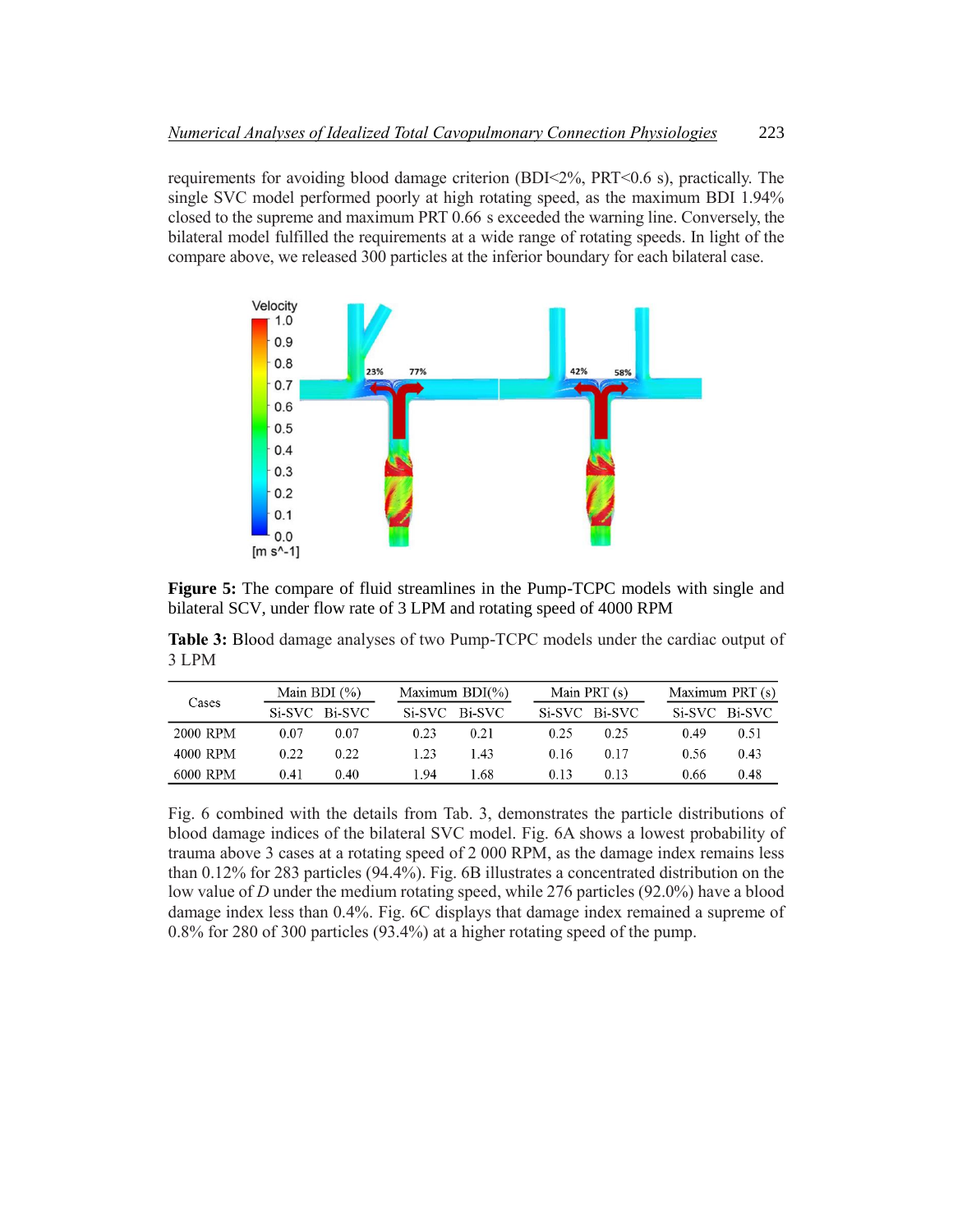

**Figure 6:** Blood damage indices of the intravascular blood pump for the operating conditions specified in Tab. 2. (A) 2000 RPM. (B) 4000 RPM. (C) 6000 RPM



**Figure 7:** The compare of RRT on the vascular wall for the Pump-TCPC models with single and bilateral SVC, under flow rate of 3 LPM and rotating speed of 4000 RPM

The distribution of RRT on the vessel wall of TCPCs was presented on Fig. 7, intuitively. The high residence time region was observed on the vessel wall opposite directly to the exit of the pump. The size of high RRT region of the bilateral SVC model was much smaller,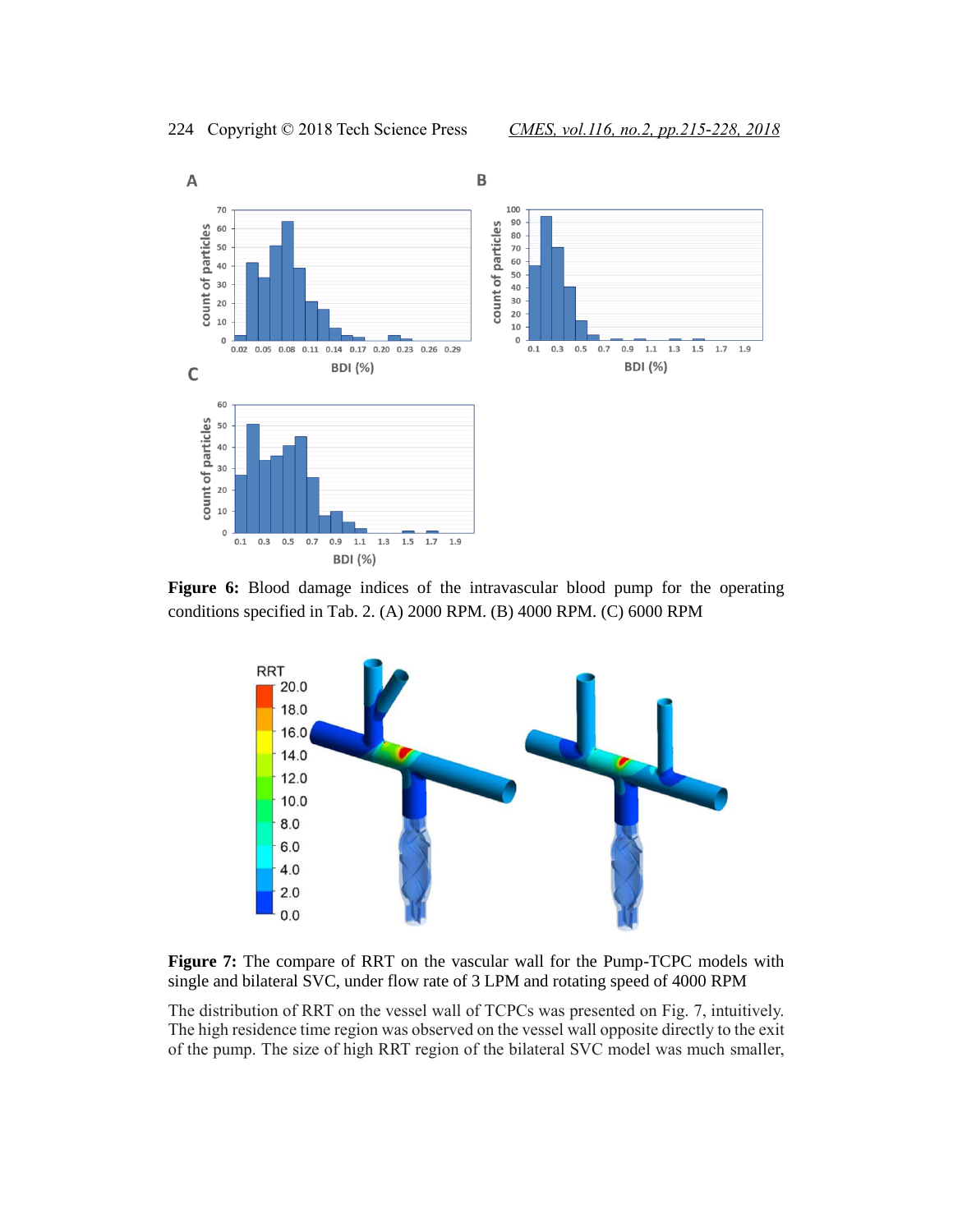when compared to the single one, resulted in a lower risk of endothelial cell destruction and trauma generation.

## **4 Discussion**

Over decades, surgical optimization of the TCPC has been the main issue of researchers and clinicians seeking to minimize energy losses through the vessel configuration (5). The bilateral superior vena cava surgical scheme, which cuts the left innominate vein from the SVC and shunts it to the left pulmonary artery to obtain the persistent left SVC, is reasoned to balance the flow into the pulmonary arteries and then improve the energy efficiency of the TCPC physiology[Tang, Fonte, Chan et al. (2011)]. In recent years, there is a growing interest in the implementation of mechanical assistance in the cavopulmonary simulation to boost pressure and thereby blood flow to the lungs [Throckmorton, Lopez-Isaza, Downs et al. (2013)] The hemodynamic of the TCPC supported by an axial flow blood pump with single and bilateral SVC is numerical simulated to verify the inheritance of the bilateral advantage.

Actually, a pressure augmentation of 2 mm to 6 mm Hg may be sufficient to stabilize and reverse hemodynamic deterioration in Fontan patients [Wang, Pekkan, de Zelicourt et al. (2007)]. This intravascular pump was designed upon the prototypes of VAD. In order to satisfy the hemodynamic requirements of the cavopulmonary circulation, we shrink the sizes of traditional systemic pumps and modify the design parameters, especially for the blades, to receive suitable hydraulic performance from TCPC assistant. As the rotational impeller is the main structure to impart energy to the fluid, this part of traditional blood pumps contains 4 blades to guarantee enough power for systemic circulation. To gain a smaller pressure rise across the pump, we choose a design of 3-blade impeller in this study. Fig. 3 demonstrated that the high rotating speed of the pump generated an excessive pressure rise across the pump, leading to the hypertension of the pulmonary. The pump generated flow rates of 2 L/min to 4 L/min with pressure rises of 1 mm to 24 mm Hg under the rotational speed range from 2000 RPM to 5000 RPM is chosen to consort with the cavopulmonary physiology. According to the energy conversion effect of diffuser, we would further reduce the number of blades, even remove this section from the pump to meet the requirement of a small pressure rise.

To analyze the interactive hemodynamics between the pump and the TCPC, we assess the energy of the total system. Fig. 4 indicated that the incorporation of a blood pump into the IVC resulted in the energy boost at medium and high rotating speeds, while an obvious decrease occurred under the lower speeds as the flow rate upon reaching 4 LPM, especially for the 2000 RPM case. In accordance with previous studies, the increase of energy losses in the TCPC is practically related to higher flow rates [Tang, Fonte, Chan et al. (2011)]. The output of the pump rotating at 2000 RPM could not counteract the energy loss through TCPC physiology under large cardiac outputs. In summary, the rotating speed around 3000 RPM is suitable in pressure augmentation and energy boost for both idealized single and bilateral SVC models.

Blood damage analyses were performed at low, medium and high rotating speeds for each Pump-TCPC model. Fig. 5 and Tab. 2 demonstrated that all cases of bilateral SVC model resulted in a maximum damage index of less than 1.7% and maximum residence time of 0.51 s, indicating a low possibility of blood damage due to interaction with the pump. In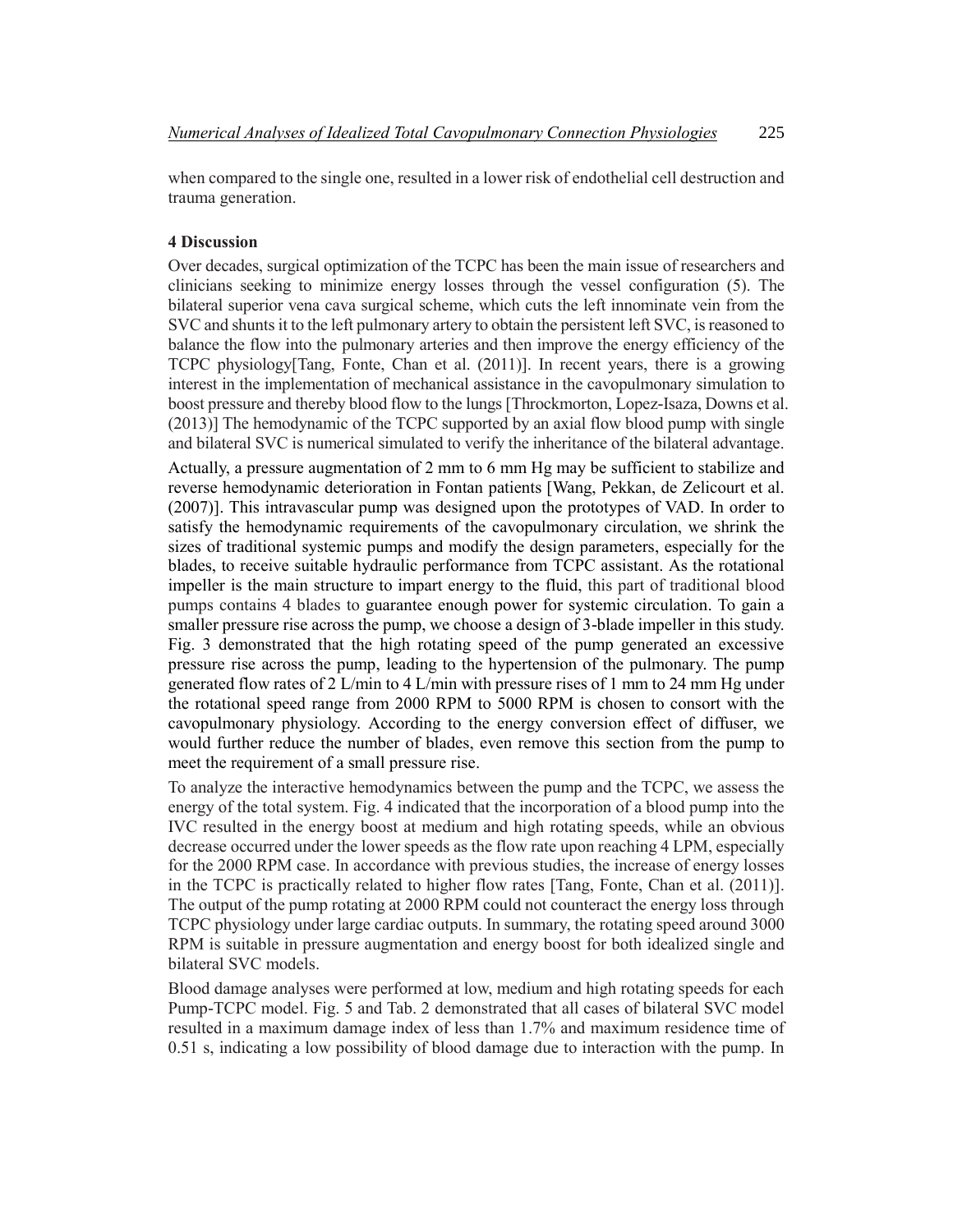conjunction with surgical optimization of the TCPC, the cavopulmonary assistant may serve as a long-term strategy for Fontan patients. Additional design work will be performed to minimize this flow rotary with a stable performance in hemodynamics.

The compare of single SVC and bilateral SVC model is implemented throughout this simulation. Tab. 2 and Tab. 3 show the similar between these two models in pressure augmentation and energy boost. Though the single model results in an excessive PRT with the BDI closes to supreme of the criterion, the advantage of bilateral model is not entirely significant as expected. To reveal the superiority, the thrombosis analyses represented by RRT are applied. This compare was exhibited in Fig. 7. Combined with the streamlines from Fig. 6, a visible decrease in the region of disturbed flow and more suitable distribution from the inferior were achieved through the bilateral SVC surgery scheme. Vascular patches could be used in this area to enhance the structure, clinically. Above all, the TCPC physiology of bilateral SVC reflects the ascendancy consistently to the previous research of original Fontan optimization, after the incorporation of an axial flow blood pump into the IVC.

This study has several limitations that must be addressed during the next stage of development. The idealized TCPC model could be improved to reflect patient specific geometries. The next step in this analysis is to couple the patient specific models of the TCPC with the blood pump. The superior inlet boundary should be replaced by the opening condition to evaluate and modify possibly existing reverse flow in the SVC due to the implantation of mechanical assistant. Another insufficient place of this study is the blood damage analyses, in which we would take the concentration of variable blood components into consideration during the next study [Karakaya, Baranoglu, Çetin et al. (2015)]. Further, it is much more convictive to take the distribution of the erythrocytes and thrombocytes into the blood trauma analyses through multiphase flow theory and particle transport method [Kim and Kim (2018)]. Hemolysis testing of physical prototypes should be conducted in the future to acquire more realistic confirmation of blood trauma levels for both pump and TCPC region.

## **5 Conclusions**

This study presented hemodynamic numerical simulation of two total cavopulmonary connection surgical schemes incorporated with a blood pump.

- 1) This magnetically levitated, axial flow blood pump implanted in the IVC is evaluated to generate pressure augmentation and energy boost for patients with failing Fontan physiology.
- 2) The pump generates flow rates of 2 L/min to 4 L/min with pressure rises of 1 mm to 24 mm Hg under the rotational speed range from 2000 to 5000, will serve as a long-term mechanical assistant with a low risk of blood trauma.
- 3) A pressure augmentation of as little as 2 mm to 6 mm Hg may be sufficient to stabilize and reverse hemodynamic deterioration in Fontan patients. Our pump can fulfill the requirement under the general work conditions at the rotating speed around 3000 RPM.
- 4) The bilateral SVC surgical scheme is compared with original single one, resulted in the similar pressure-flow characteristics and energy efficiency.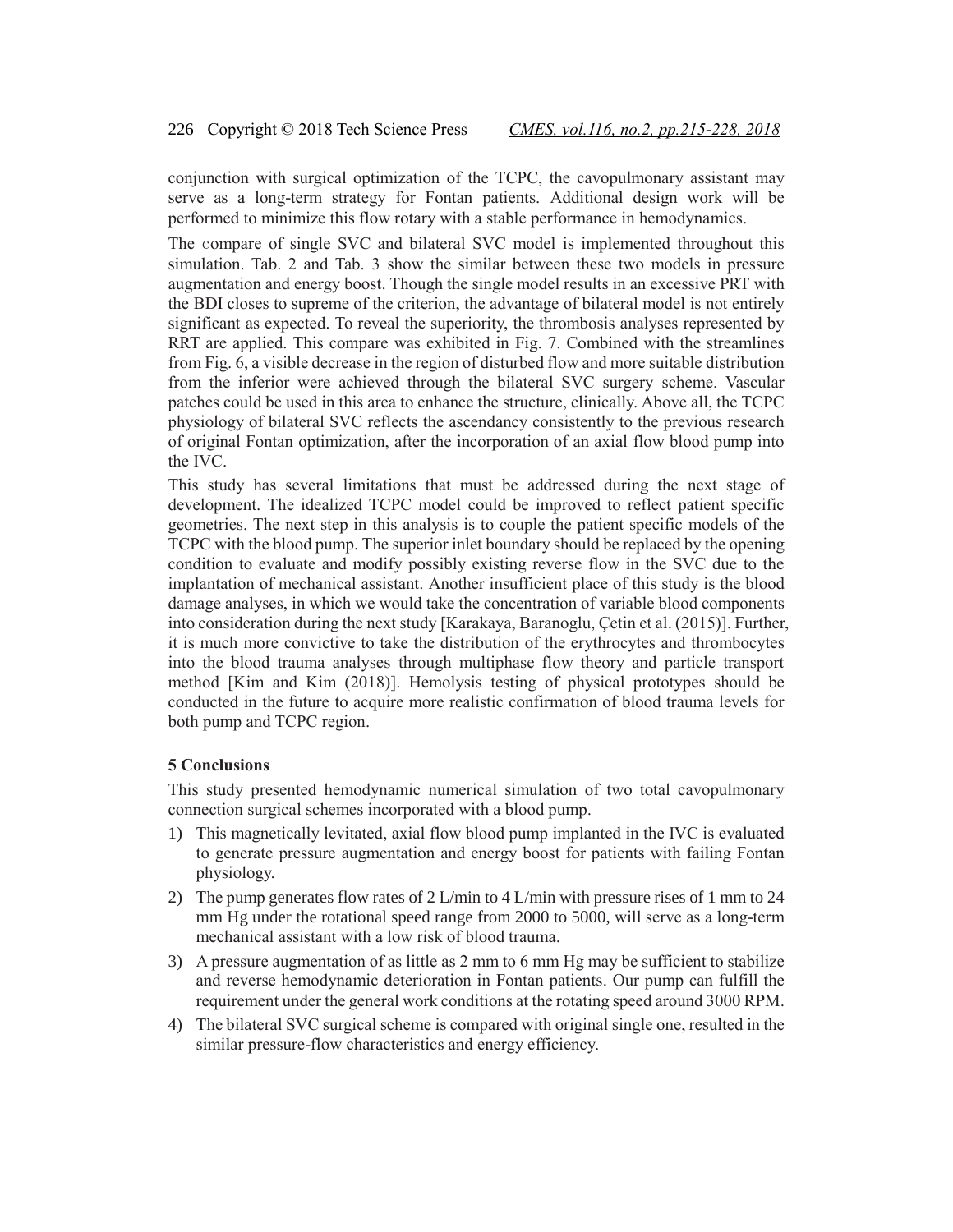5) The hemolysis and thrombosis analyses declare the advantage of the pump assisted bilateral SVC surgical scheme in balancing flow distribution and reducing the risk of endothelial cell destruction and trauma generation.

To summarize, the numerical hemodynamic analyses figure out a suitable surgical scheme for the pump implanted Fontan procedure. The bilateral SVC scheme is verified a clear superiority comparing to the single one. Further studies should be implemented in pump modification, patient specific models of TCPC physiology, damage analyses with blood components and experiment design of hemolysis testing.

## **References**

**Bazilevs, Y.; Hsu, M. C.; Benson, D. J.; Sankaran, S.; Marsden, A. L.** (2009): Computational fluid-structure interaction: methods and application to a total cavopulmonary connection. *Computational Mechanics*, vol. 45, no. 1, pp. 77-89.

**Calvaruso, D. F.; Rubino, A.; Ocello, S.; Salviato, N.; Guardi, D. et al.** (2008): Bidirectional Glenn and antegrade pulmonary blood flow: Temporary or definitive palliation? *The Annals of Thoracic Surgery*, vol. 85, no. 4, pp. 1389-1395.

**de Zelicourt, D. A.; Marsden, A.; Fogel, M. A.; Yoganathan, A. P.** (2010): Imaging and patient-specific simulations for the Fontan surgery: Current methodologies and clinical applications. *Progress in Pediatric Cardiology*, vol. 30, no. 1-2, pp. 31-44.

**Karakaya, Z.; Baranoglu, B.; Çetin, B.; Yazici, A.** (2015): A parallel boundary element formulation for tracking multiple particle trajectories in Stoke's flow for microfluidic applications. *Computer Modeling in Engineering & Science*, vol. 104, no. 3, pp. 227-249.

**Kim, K. S.; Kim, M. H.** (2018): Simulation of solid particle interactions including segregated lamination by using MPS method. *Computer Modeling in Engineering & Sciences*, vol. 116, no. 1, pp. 11-29.

**Marsden, A. L.; Vignon-Clementel, I. E.; Chan, F. P.; Feinstein, J. A.; Taylor, C. A.** (2007): Effects of exercise and respiration on hemodynamic efficiency in CFD simulations of the total cavopulmonary connection. *Annals of Biomedical Engineering*, vol. 35, no. 2, pp. 250-263.

**Ou, C.; Huang, W.; Yuen, M. M.; Qian, Y.** (2016): Hemodynamic modeling of leukocyte and erythrocyte transport and interactions in intracranial aneurysms by a multiphase approach. *Journal of Biomechanics*, vol. 49, no. 14, pp. 3476-3484.

**Pekkan, K.; de Zelicourt, D.; Ge, L.; Sotiropoulos, F.; Frakes, D. et al.** (2005): Physics-driven CFD modeling of complex anatomical cardiovascular flows? A TCPC case study. *Annals of Biomedical Engineering*, vol. 33, no. 3, pp. 284-300.

**Pekkan, K.; Frakes, D.; de Zelicourt, D.; Lucas, C. W.; Parks, W. J. et al.** (2005): Coupling pediatric ventricle assist devices to the fontan circulation: Simulations with a lumped-parameter model. *ASAIO Journal*, vol. 51, no. 5, pp. 618-628.

**Pekkan, K.; Dasi, L. P.; de Zelicourt, D.; Sundareswaran, K. S.; Fogel, M. A. et al.** (2009): Hemodynamic performance of stage-2 univentricular reconstruction: Glenn *vs.* hemi-Fontan templates. *Annals of Biomedical Engineering*, vol. 37, no. 1, pp. 50-63.

**Qian, Y.; Liu, J. L.; Itatani, K.; Miyaji, K.; Umezu, M.** (2010): Computational